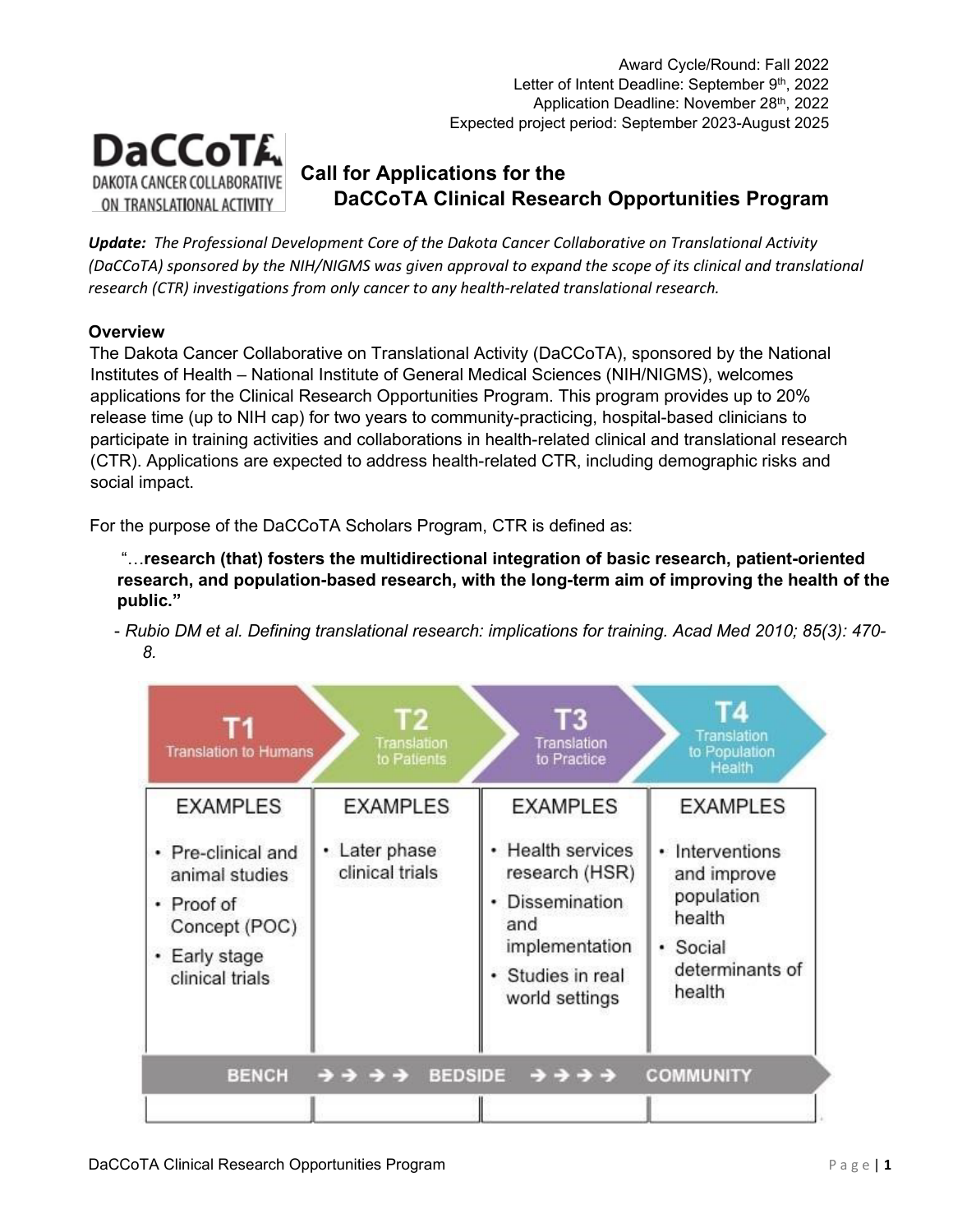This program develops clinicians' understanding of CTR, tools for identifying unmet medical needs, and training for effective collaborations. Applicants **interested in participating that do not have an idea for a project or a collaborator, contact the Professional Development Core (lee.baugh@usd.edu) for project development assistance.** 

#### **Program Requirements**

- Up to 20% time commitment to CTR training for 2 years. The duration of the award can be shortened or extended; expect the percent effort to adjust accordingly.
- Partnership in a health-related CTR project: The DaCCoTA Professional Development Core and Clinical Research Resources and Facilities Core will assist applicants in identifying current CTR projects and potential collaborations and mentors.
- Complete the curriculum for DaCCoTA Clinical Research Opportunities Program Awardees [\(https://med.und.edu/daccota/\\_files/pdfs/daccota\\_curriculum.pdf\).](https://med.und.edu/daccota/_files/pdfs/daccota_curriculum.pdf)
- Attendance and participation in the Annual DaCCoTA Symposiums while an awardee.
- Participate in on-going consultation and update meetings with Professional Development Core.
- Provide evaluation data to support project-specific goals and overt CTR initiatives.

#### **Clinical Scholar Eligibility**

- Be a member of a DaCCoTA partnering institution. Partnering institutions can be found on the DaCCoTA Website [\(https://med.und.edu/daccota/\).](https://med.und.edu/daccota/)
- Currently practicing medicine or an allied health field in North or South Dakota.
- Terminal degree of MD, PhD, or equivalent (e.g. PharmD, OT, PT, NP, etc.). If there are questions about qualifications, please contact the core director Dr. Lee Baugh (Lee.Baugh@usd.edu).
- Permission from the health system or practice for release time (up to 20%).
- No current project funding (PI role) through an NIH R01 or NIH IDeA program (e.g., COBRE, INBRE, DaCCoTA, etc.).

#### **Application Process**

- Applicants must register as DaCCoTA participants in the DaCCoTA Pathfinder web portal [\(https://pathfinder.med.und.edu/\).](https://pathfinder.med.und.edu/)
- Letters of Intent should be submitted as a single PDF document to christian.buresh@usd.edu.
- Applicants must consult the [Professional Development Core](https://med.und.edu/daccota/professional-development-core.html) [wel](https://med.und.edu/daccota/professional-development-core.html)l in advance of application submission for assistance with project development.
- Applicants must also consult with the Biostatistics, Epidemiology, and Research Design Core; the [Community Engagement and Outreach Core; an](https://med.und.edu/daccota/community-engagement-outreach-core.html)d the [Clinical Research Resources and](https://med.und.edu/daccota/clinical-research-resources-facilities-core.html) [Facilities Core](https://med.und.edu/daccota/clinical-research-resources-facilities-core.html) [prio](https://med.und.edu/daccota/clinical-research-resources-facilities-core.html)r to submitting their applications.
	- o You can contact these cores by logging into the **Pathfinder Portal** [and](https://pathfinder.med.und.edu/) selecting the communication tab at the top of the page.
- All proposals must have completed internal approval at their respective institutions.

# **Application Deadlines & Required Materials**

Letters of intent (1-page maximum) are due September 9<sup>th</sup>, 2022. Letters of intent must include: 1). Study title 2). Study overview 3). Identifying basic science and clinical mentors.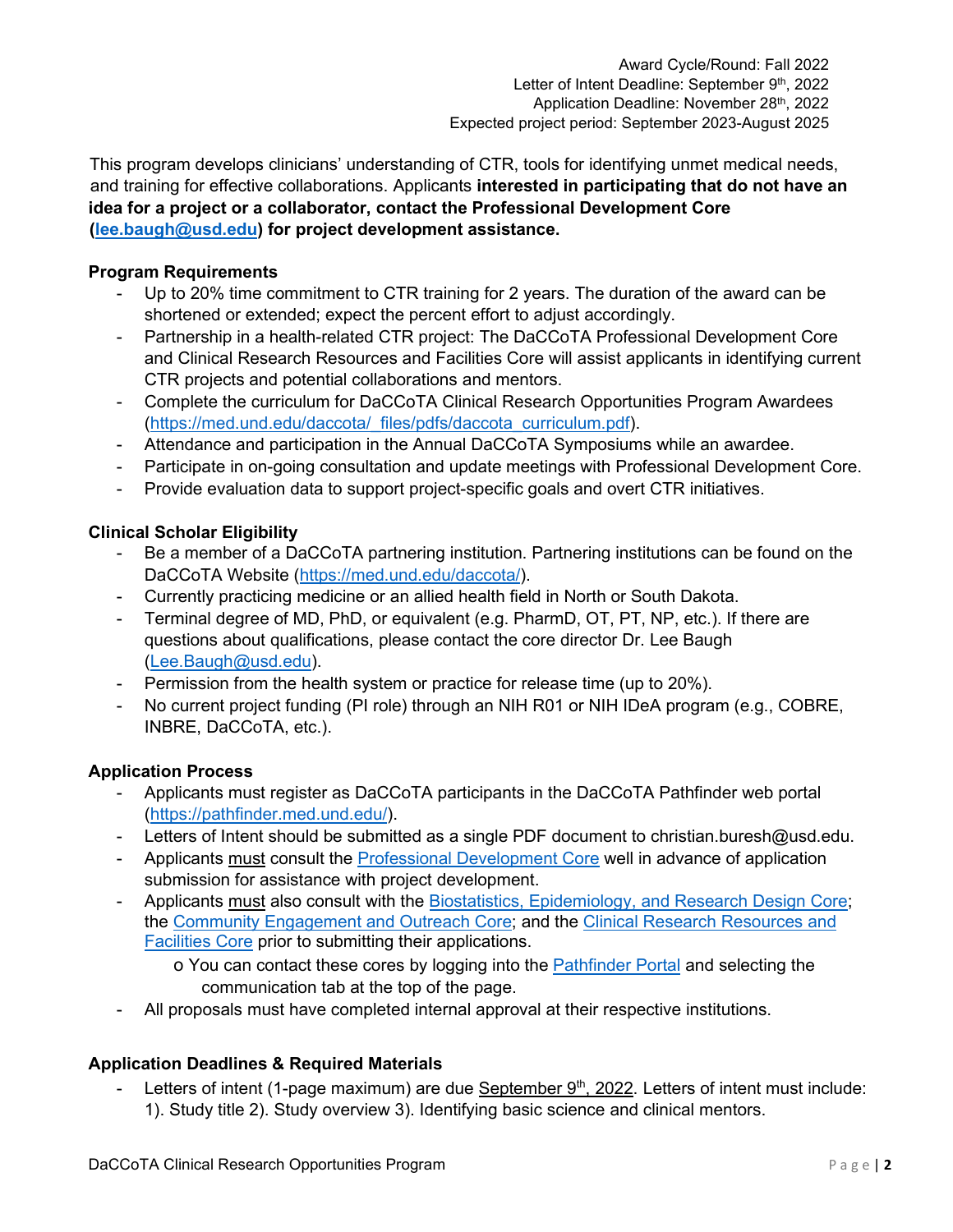Award Cycle/Round: Fall 2022 Letter of Intent Deadline: September 9th, 2022 Application Deadline: November 28<sup>th</sup>, 2022 Expected project period: September 2023-August 2025

- Letters of Intent must be accompanied by a list of pending, current, and previous grant funding received by the applicant. Each grant should be described by title, major goals, status of support, project number, name of PD/PI, source of support, primary place of performance, project/proposal start and end date, total award amount, and person months (academic, calendar, summer) allocated per budget period
- Full applications invited from selected letters of intent are due November 28<sup>th</sup>, 2022, and must include the following:
	- o Face page (PHS398 Form Page 1 signed by institutional signing official, PHS398 forms are available at [https://grants.nih.gov/grants/funding/phs398/phs398.html\) I](https://grants.nih.gov/grants/funding/phs398/phs398.html)nstructions for the PHS398 forms are available at [U.S. DHHS Public Health Service Grant](https://grants.nih.gov/grants/funding/phs398/phs398.pdf) [Application \(PHS 398\) \(nih.gov\).](https://grants.nih.gov/grants/funding/phs398/phs398.pdf)
	- o Project Summary (PHS398 Form Page 2)
	- o Personal narrative describing research interests and the role of research or other investigative work in the applicant's practice (3-page limit)
	- o During your participation as a Clinical Research Opportunities Grant awardee, you'll be asked to construct a personal learning network (PLN), which is a network of people, organizations, and publications from which you'll receive continuing support during your participation in and following your graduation from the Clinical Research Opportunities program. The Professional Development Core and the DaCCoTA believe that overall success in research is based on engagement within the interdisciplinary scientific community.
		- You'll describe your current PLN by answering the following questions:
			- If you need advice or support in your research, whom do you ask first?

• When it comes to reading peer-reviewed literature, what are your habits e.g how often do you read? What do you read? What would you like to read more of?

- How do you learn about developments in your field?
- You'll describe what you'd like your PLN to become by answering the following questions:
	- In your field, whom do you wish to become better acquainted with?
	- What organizations do you wish to better acquainted with?
	- What will your engagement look like with peer-reviewed literature in the future?

After all these questions are answered, the PDC will construct a visual representation of your PLN and work with you to expand it to fit your needs to support you. Expansion will consist of alerts on conferences, meeting opportunities with experienced researchers in your field, and expanding means of engagement in your field (e.g. social media, blogging, vlogging, conferences attendance, etc.).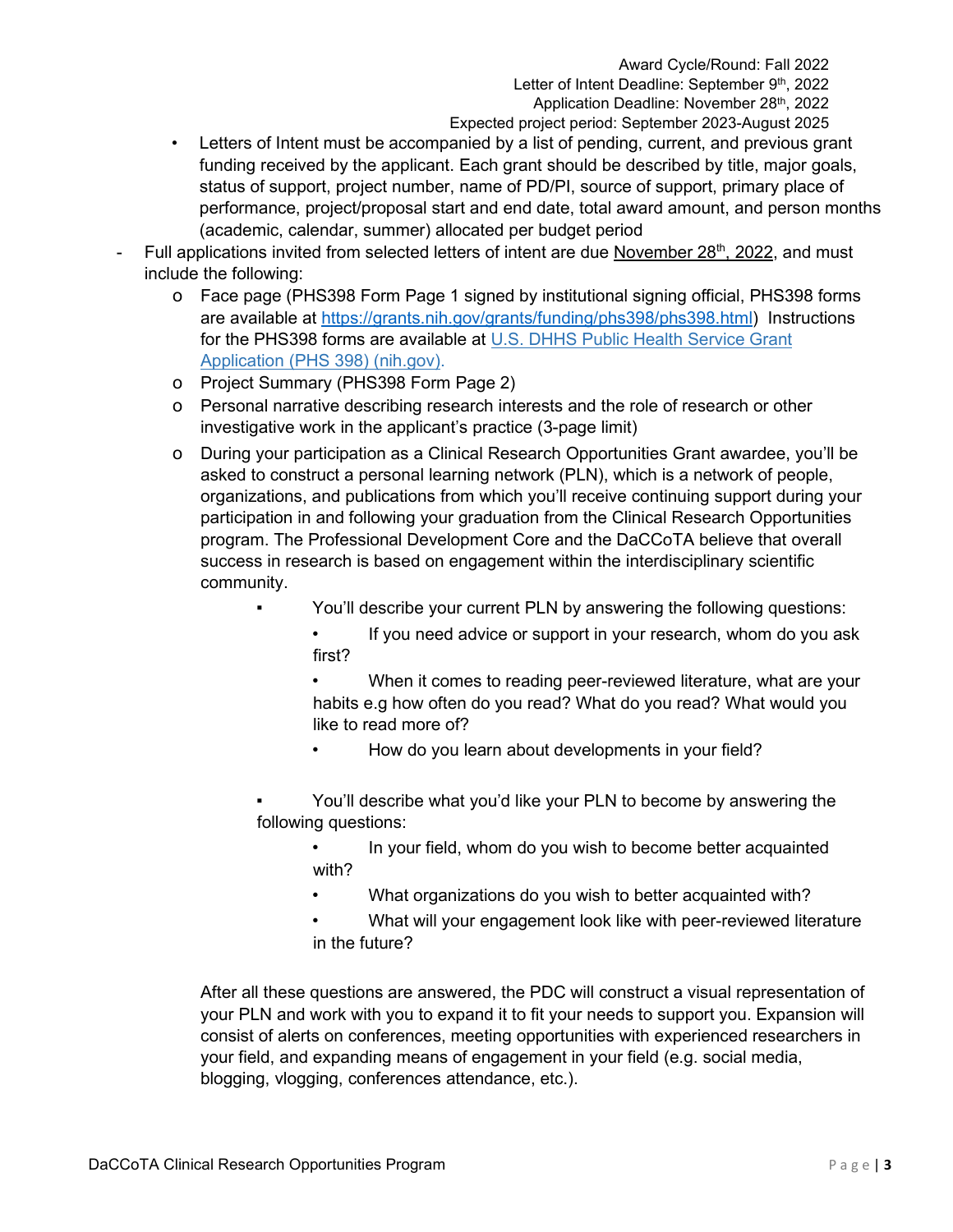- o Discussion of the type of research in which the applicant would like to partner (1-page *limit)*
- o *Letter of home institutional support confirming release time allowance*
- o *Letter of academic partner institutional cost-share (if a cost-share is proposed)*
- o *Curriculum vitae*
- o Letters of Collaboration and Support:

o Letters from the proposed mentors indicating willingness to play this role and how they will assist with the awardee's participation in the Clinical Research Opportunities Grant. The mentors should have a history of funding and not be the immediate supervisor (Division Chief, Chair, Dean, or someone you have previously published with).

o Letters of support from mentors' and collaborators' supervisor(s) stating that they are approved to work on the project and can dedicate their time towards it

- o Budget and budget justification (PHS398 Form Pages 4 & 5). Assistance for budgeting is available at your institution's grant office.
- o Good Clinical Practice (GCP) certification and specific plans for data and safety monitoring, if applicable.
- o Evidence for submission of Human Subjects and/or Animal Welfare, if applicable.
- o Statement of consent to have subsequent productivity tracked after application.
- Applications should be submitted as a single PDF document via the DaCCoTA Pathfinder web portal. Select the proposals tab at the top of the page and upload completed application.

# **Proposed Fall '22 Timeline**

- **RFA Release Date:** August 29th, 2022
- **Example 2015** Letter of Intent Deadline: September 9th, 2022
- **Example 2015** Letter of Intent Acceptance/Decline: September 14th, 2022
- **·** Begin IRB Preparation: September 14<sup>th</sup>, 2022
- **Required DaCCoTA Core Meetings: October 7th, 2022**
- **· IRB Draft Application Deadline for CRRFC Consultation:** October 21st, 2022
- **· Internal Budget and Grant Approval:** November 4<sup>th</sup>, 2022
- Application Deadline: November 28th, 2022
- **· Notification of Review:** January 6<sup>th</sup>, 2023
- **· IRB Submission:** Must be approved prior to final project submission to NIH for final review.
- **· Notice of Award:** September-October 2023

# **Budget**

- This program provides up to 20% release time (up to NIH cap) for two years to community practicing, hospital-based clinicians.
- $\circ$  Disclaimer: Scholar funding for the duration of the grant will be subject to DaCCoTA receiving grant renewal from the National Institute of General Medical Sciences of the National Institutes of Health. DaCCoTA is funded through August 31<sup>st</sup>, 2023.

#### **Review Criteria**

Applications will be reviewed by NIH according to general NIH guidelines for K01 applications (https://grants.nih.gov/grants/guide/pa-files/PA-18-369.html# Section V. Application). These criteria